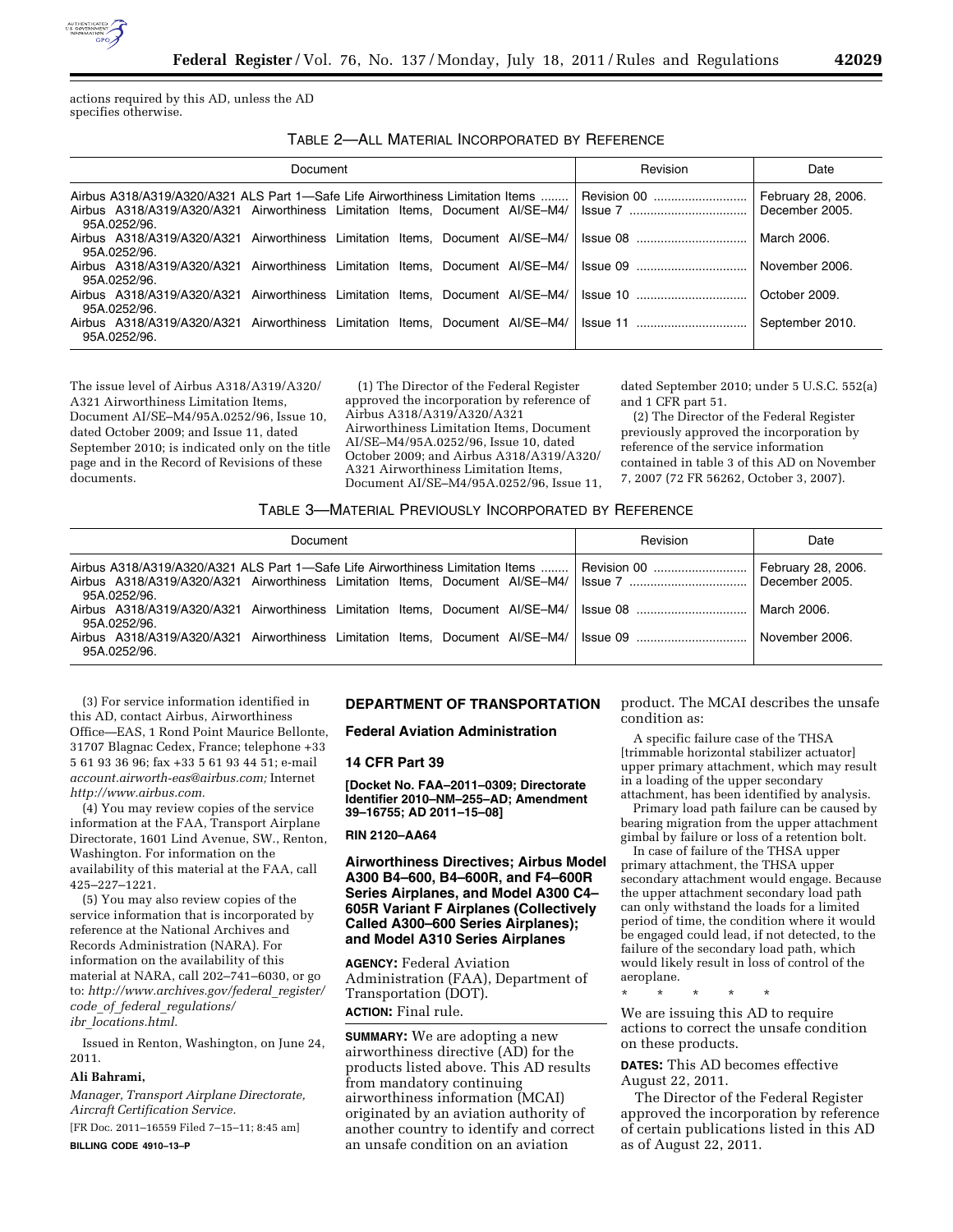**ADDRESSES:** You may examine the AD docket on the Internet at *[http://](http://www.regulations.gov)  [www.regulations.gov](http://www.regulations.gov)* or in person at the U.S. Department of Transportation, Docket Operations, M–30, West Building Ground Floor, Room W12–140, 1200 New Jersey Avenue, SE., Washington, DC.

### **FOR FURTHER INFORMATION CONTACT:** Dan

Rodina, Aerospace Engineer, International Branch, ANM–116, Transport Airplane Directorate, FAA, 1601 Lind Avenue SW., Renton, Washington 98057–3356; telephone (425) 227–2125; fax (425) 227–1149. **SUPPLEMENTARY INFORMATION:** 

### **Discussion**

We issued a notice of proposed rulemaking (NPRM) to amend 14 CFR part 39 to include an AD that would apply to the specified products. That NPRM was published in the **Federal Register** on April 8, 2011 (76 FR 19724). That NPRM proposed to correct an unsafe condition for the specified products. The MCAI states:

A specific failure case of the THSA [trimmable horizontal stabilizer actuator] upper primary attachment, which may result in a loading of the upper secondary attachment, has been identified by analysis.

Primary load path failure can be caused by bearing migration from the upper attachment gimbal by failure or loss of a retention bolt.

In case of failure of the THSA upper primary attachment, the THSA upper secondary attachment would engage. Because the upper attachment secondary load path can only withstand the loads for a limited period of time, the condition where it would be engaged could lead, if not detected, to the failure of the secondary load path, which would likely result in loss of control of the aeroplane.

For the reasons explained above, this [EASA] AD requires installation of three secondary retention plates for the gimbal bearings on the THSA upper primary attachment.

You may obtain further information by examining the MCAI in the AD docket.

### **Comments**

We gave the public the opportunity to participate in developing this AD. We received no comments on the NPRM or on the determination of the cost to the public.

## **Conclusion**

We reviewed the available data and determined that air safety and the public interest require adopting the AD as proposed.

## **Differences Between This AD and the MCAI or Service Information**

We have reviewed the MCAI and related service information and, in

general, agree with their substance. But we might have found it necessary to use different words from those in the MCAI to ensure the AD is clear for U.S. operators and is enforceable. In making these changes, we do not intend to differ substantively from the information provided in the MCAI and related service information.

We might also have required different actions in this AD from those in the MCAI in order to follow our FAA policies. Any such differences are highlighted in a Note within the AD.

### **Costs of Compliance**

We estimate that this AD will affect 215 products of U.S. registry. We also estimate that it will take about 4 workhours per product to comply with the basic requirements of this AD. The average labor rate is \$85 per work-hour. Required parts will cost about \$3,021 per product. Where the service information lists required parts costs that are covered under warranty, we have assumed that there will be no charge for these parts. As we do not control warranty coverage for affected parties, some parties may incur costs higher than estimated here. Based on these figures, we estimate the cost of this AD to the U.S. operators to be \$722,615, or \$3,361 per product.

### **Authority for This Rulemaking**

Title 49 of the United States Code specifies the FAA's authority to issue rules on aviation safety. Subtitle I, section 106, describes the authority of the FAA Administrator. ''Subtitle VII: Aviation Programs,'' describes in more detail the scope of the Agency's authority.

We are issuing this rulemaking under the authority described in ''Subtitle VII, Part A, Subpart III, Section 44701: General requirements.'' Under that section, Congress charges the FAA with promoting safe flight of civil aircraft in air commerce by prescribing regulations for practices, methods, and procedures the Administrator finds necessary for safety in air commerce. This regulation is within the scope of that authority because it addresses an unsafe condition that is likely to exist or develop on products identified in this rulemaking action.

## **Regulatory Findings**

We determined that this AD will not have federalism implications under Executive Order 13132. This AD will not have a substantial direct effect on the States, on the relationship between the national government and the States, or on the distribution of power and

responsibilities among the various levels of government.

For the reasons discussed above, I certify this AD:

1. Is not a ''significant regulatory action'' under Executive Order 12866;

2. Is not a ''significant rule'' under the DOT Regulatory Policies and Procedures (44 FR 11034, February 26, 1979); and

3. Will not have a significant economic impact, positive or negative, on a substantial number of small entities under the criteria of the Regulatory Flexibility Act.

We prepared a regulatory evaluation of the estimated costs to comply with this AD and placed it in the AD docket.

### **Examining the AD Docket**

You may examine the AD docket on the Internet at *[http://](http://www.regulations.gov)* 

*[www.regulations.gov;](http://www.regulations.gov)* or in person at the Docket Operations office between 9 a.m. and 5 p.m., Monday through Friday, except Federal holidays. The AD docket contains the NPRM, the regulatory evaluation, any comments received, and other information. The street address for the Docket Operations office (telephone (800) 647–5527) is in the **ADDRESSES** section. Comments will be available in the AD docket shortly after receipt.

## **List of Subjects in 14 CFR Part 39**

Air transportation, Aircraft, Aviation safety, Incorporation by reference, Safety.

### **Adoption of the Amendment**

Accordingly, under the authority delegated to me by the Administrator, the FAA amends 14 CFR part 39 as follows:

### **PART 39—AIRWORTHINESS DIRECTIVES**

■ 1. The authority citation for part 39 continues to read as follows:

**Authority:** 49 U.S.C. 106(g), 40113, 44701.

## **§ 39.13 [Amended]**

■ 2. The FAA amends § 39.13 by adding the following new AD:

**2011–15–08 Airbus:** Amendment 39–16755. Docket No. FAA–2011–0309; Directorate Identifier 2010–NM–255–AD.

#### **Effective Date**

(a) This airworthiness directive (AD) becomes effective August 22, 2011.

#### **Affected ADs**

(b) None.

## **Applicability**

(c) This AD applies to all Airbus Model A300 B4–601, B4–603, B4–620, and B4–622 airplanes, Model A300 B4–605R and B4– 622R airplanes, Model A300 F4–605R and F4–622R airplanes, and Model A300 C4–